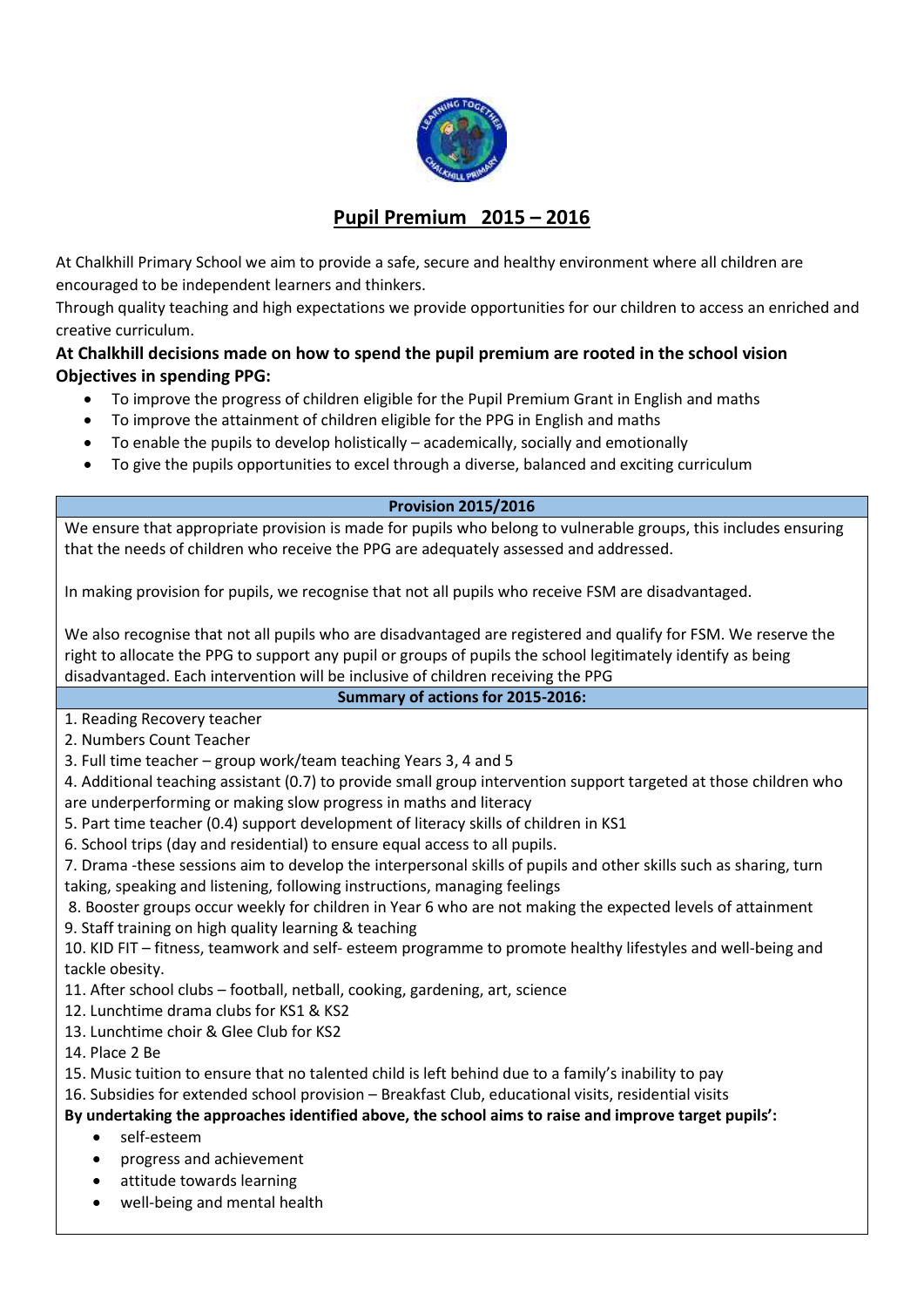| Record of PPG spending by item/project 2015 - 2016<br><b>Pupil Premium Funding received: £276,373</b>                                               |          |                                                                                                                                                                                                                                                              |                                                                                                                                                                                                                                                                        |  |  |  |
|-----------------------------------------------------------------------------------------------------------------------------------------------------|----------|--------------------------------------------------------------------------------------------------------------------------------------------------------------------------------------------------------------------------------------------------------------|------------------------------------------------------------------------------------------------------------------------------------------------------------------------------------------------------------------------------------------------------------------------|--|--|--|
| Item/project                                                                                                                                        | Cost (£) | Objective                                                                                                                                                                                                                                                    | <b>Outcome</b>                                                                                                                                                                                                                                                         |  |  |  |
| % of Reading Recovery<br>teacher's salary                                                                                                           | 22,913   | To teach the lowest attaining<br>children to become readers and<br>writers through targeted one-to-<br>one support.                                                                                                                                          | Children make accelerated progress in<br>reading and writing so that they reach<br>age related expectations.<br>Children are confident and able to<br>access all areas of the curriculum<br>Home/school links established<br>(reading homework every day)              |  |  |  |
| % of Numbers Count<br>teacher's salary                                                                                                              | 22,913   | To teach children who find<br>mathematics extremely difficult<br>and may not reach the expected<br>standard at the end of Key Stage 2.                                                                                                                       | Children make accelerated progress in<br>maths so that they reach age related<br>expectations.                                                                                                                                                                         |  |  |  |
| One part-time teacher to<br>run intervention groups                                                                                                 | 11,412   | To support identified children in Y1<br>& Y2 who are underperforming or<br>making slow progress in English                                                                                                                                                   | Early intervention ensures that<br>children make at least 5 steps<br>progress during the year.                                                                                                                                                                         |  |  |  |
| <b>Additional learning</b><br>support assistant to<br>deliver interventions in<br><b>EYFS</b>                                                       | 12,028   | To improve young children's skills,<br>knowledge and understanding of<br>reading and writing.<br>To develop number skills and<br>improve young children's<br>knowledge and understanding of<br>early mathematical concepts.                                  | Increased progress in learning and<br>increased independence                                                                                                                                                                                                           |  |  |  |
| Additional trained and<br>experienced TA to<br>support the<br>development of fine and<br>gross motor skills and to<br>carry out OT therapy<br>plans | 15,541   | To improve physical coordination,<br>muscle development and control<br>To help children to develop<br>strength & dexterity in their hands                                                                                                                    | Balance, control, strength, hand-eye<br>coordination improved<br>Handwriting has improved                                                                                                                                                                              |  |  |  |
| Subsidising residential<br>education visits                                                                                                         | 44,384   | School trips for all year groups and<br>residential visits are subsidised to<br>ensure access for all children.<br>Spain, Gordon Brown, Kingswood<br>(residential)<br>Theatre visits: Wicked, Railway<br>Children, Stomp, pantomimes<br>Farm Visits for EYFS | Raised aspiration, motivation and<br>engagement<br>Increased self confidence<br>Greater independence<br>Better team---<br>working, collaborative skills<br>Improved social skills<br>Writing improved - real life<br>experiences to write about<br>Improved attendance |  |  |  |
| Place2Be                                                                                                                                            | 28,416   | To provide emotional and<br>therapeutic services building on<br>children's resilience through<br>talking, creative work and play.                                                                                                                            | Children have been offered support to<br>cope with emotional and behavioural<br>difficulties.<br>This therapeutic approach has enabled<br>children to achieve well and the<br>school to raise standards                                                                |  |  |  |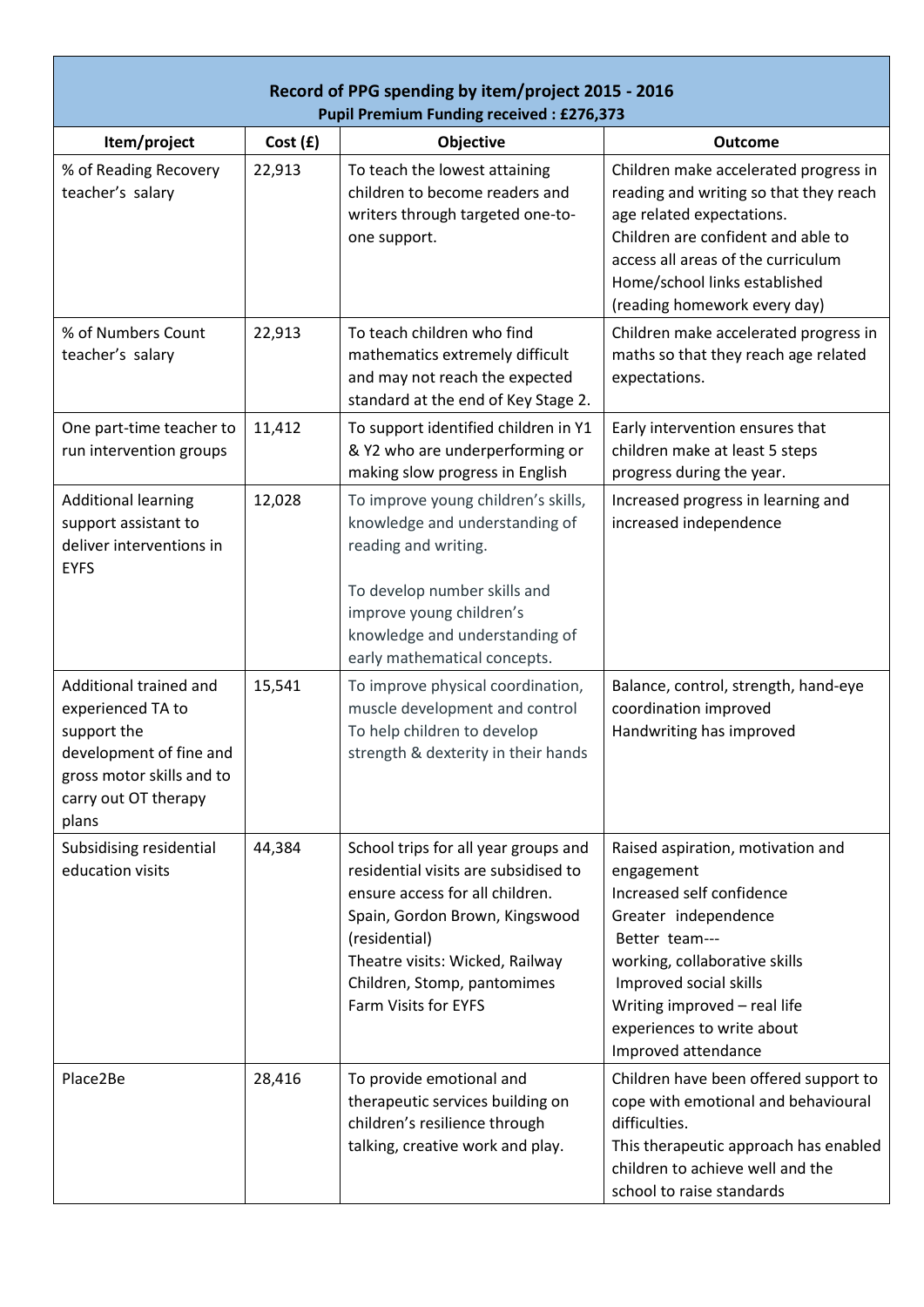| KID FIT - fitness,<br>teamwork and self-<br>esteem programme | 19,120 | To promote healthy lifestyles and<br>well-being and tackle obesity.                                                                                                                | Increased enjoyment of exercise and<br>sport.<br>Developing skills for life                                                                                                                                                                                                                            |  |
|--------------------------------------------------------------|--------|------------------------------------------------------------------------------------------------------------------------------------------------------------------------------------|--------------------------------------------------------------------------------------------------------------------------------------------------------------------------------------------------------------------------------------------------------------------------------------------------------|--|
| Lunchtime drama club<br>for Y1                               | 5850   | To develop self -discipline and<br>confidence                                                                                                                                      | Children's concentration in class has<br>improved. They are more actively<br>involved in class (answering/asking<br>questions)<br>Speaking & listening skills have<br>improved<br>Raised confidence and self esteem                                                                                    |  |
| Music teacher                                                | 26,608 | To teach music in EYFS<br>To provide piano lessons, music<br>composition, music therapy for<br>different groups of children in KS1<br>& KS2 (EAL/New Arrivals, SEND,<br>boys)      | Increased self-esteem & confidence<br>through performance - Music<br>Showcase in Summer Term<br>Boys choir - increased engagement<br>from boys<br>2 children passed Grade exams this<br>year in piano<br>Listening skills; turn taking and social<br>skills developed through being part of<br>a group |  |
| Music coordinator                                            | 12,651 | To coordinate music throughout<br>the school, lead the choir, Glee<br>Club, Bluebirds, staff choir and<br>productions                                                              | Choir have represented the school in<br><b>Brent Makes Music concert</b><br>Y6 children presented 'Olivia' as their<br>end of year production.<br>Singing throughout the school has<br>improved                                                                                                        |  |
| <b>Brent Music</b>                                           | 18,414 | For children to develop a life -long<br>skill and enjoy music                                                                                                                      | Children have taken lessons in: flute,<br>trumpet, guitar, clarinet                                                                                                                                                                                                                                    |  |
| Magic Breakfast                                              | 4130   | To promote general well-being by<br>providing a healthy start to the<br>day.<br>To support parents who need to<br>work                                                             | Improved punctuality<br>Children go to class ready to learn<br>Raised achievement                                                                                                                                                                                                                      |  |
| % of IT                                                      | 16,410 | To ensure that children become<br>digitally literate                                                                                                                               | Children have access to up to date<br>equipment. They can create simple<br>programs, use the internet,<br>understand how digital systems work                                                                                                                                                          |  |
| % of staff training                                          | 5376   | Training for teaching assistants to<br>improve outcomes for children<br>through improved provision<br>(Success @ Arithmetic, Phonics,<br>First Class @ Number, Elklan<br>training) | Children make accelerated progress<br>and close the gaps between them and<br>their peers                                                                                                                                                                                                               |  |
| % of resources<br>(including library and<br>Lego Club)       | 2810   | To raise the profile of reading,<br>increase reading skills especially for<br>boys and struggling readers                                                                          | Increased enjoyment and attainment<br>in reading                                                                                                                                                                                                                                                       |  |
|                                                              |        | To build confidence and improve<br>speaking and listening and co-<br>operation with others                                                                                         | The targeted children made progress<br>in developing social skills                                                                                                                                                                                                                                     |  |